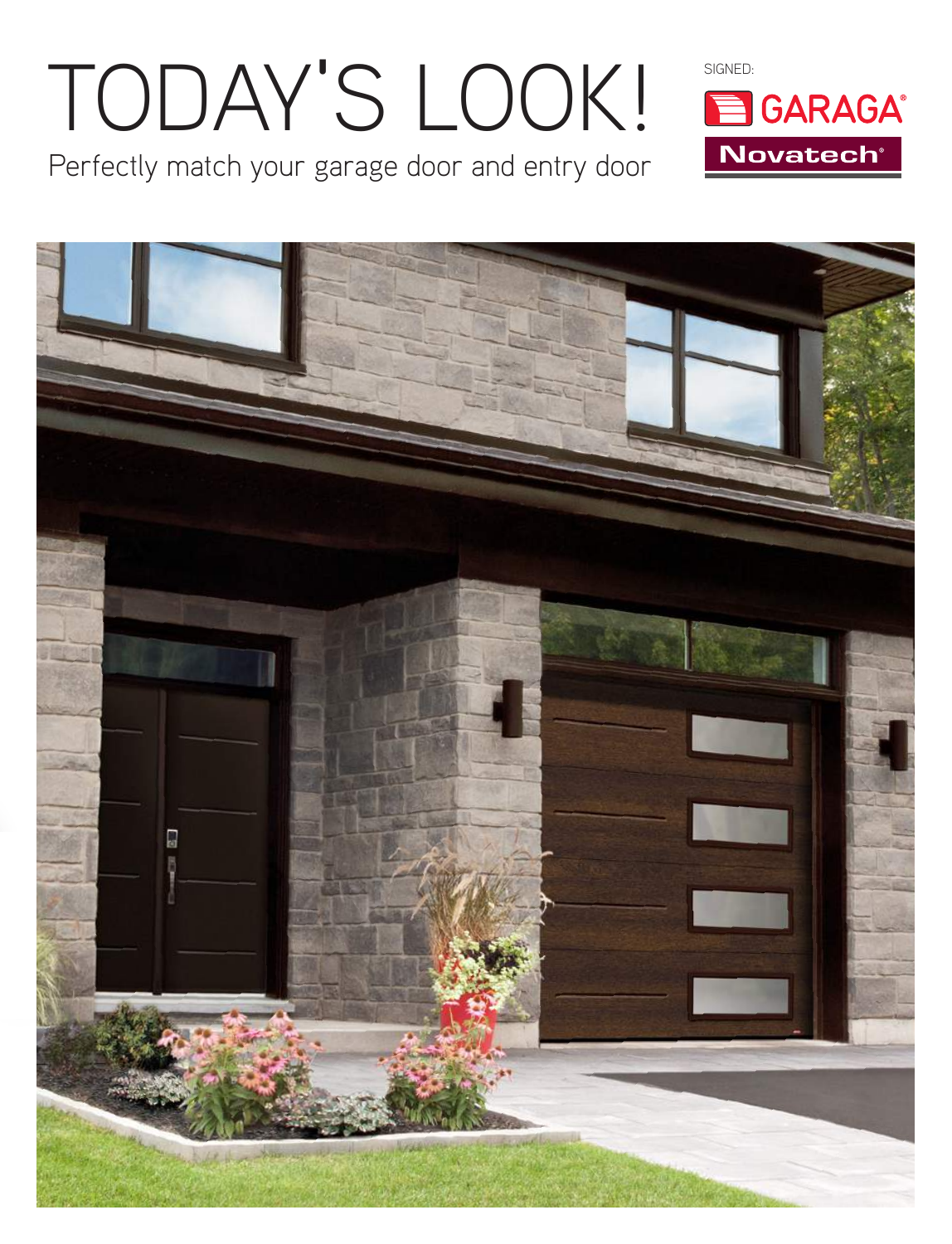

### Model patterns and layouts

| <b>B</b> GARAGA® | For more details: garaga.com/vog |                 |                                                                                                        |
|------------------|----------------------------------|-----------------|--------------------------------------------------------------------------------------------------------|
|                  | $9' \times 7'$                   | $16' \times 7'$ | Sizes:<br>Widths from 8' to 18'.<br>in 1" increments.<br>Heights from 6'6" to 8',<br>in 3" increments. |



< Cover: **Garaga garage door:** model Sandard+ Vog, 9' x 8', Chocolate Walnut, window layout: Right-side Harmony . **Novatech entry door:** model Vog from Design Collection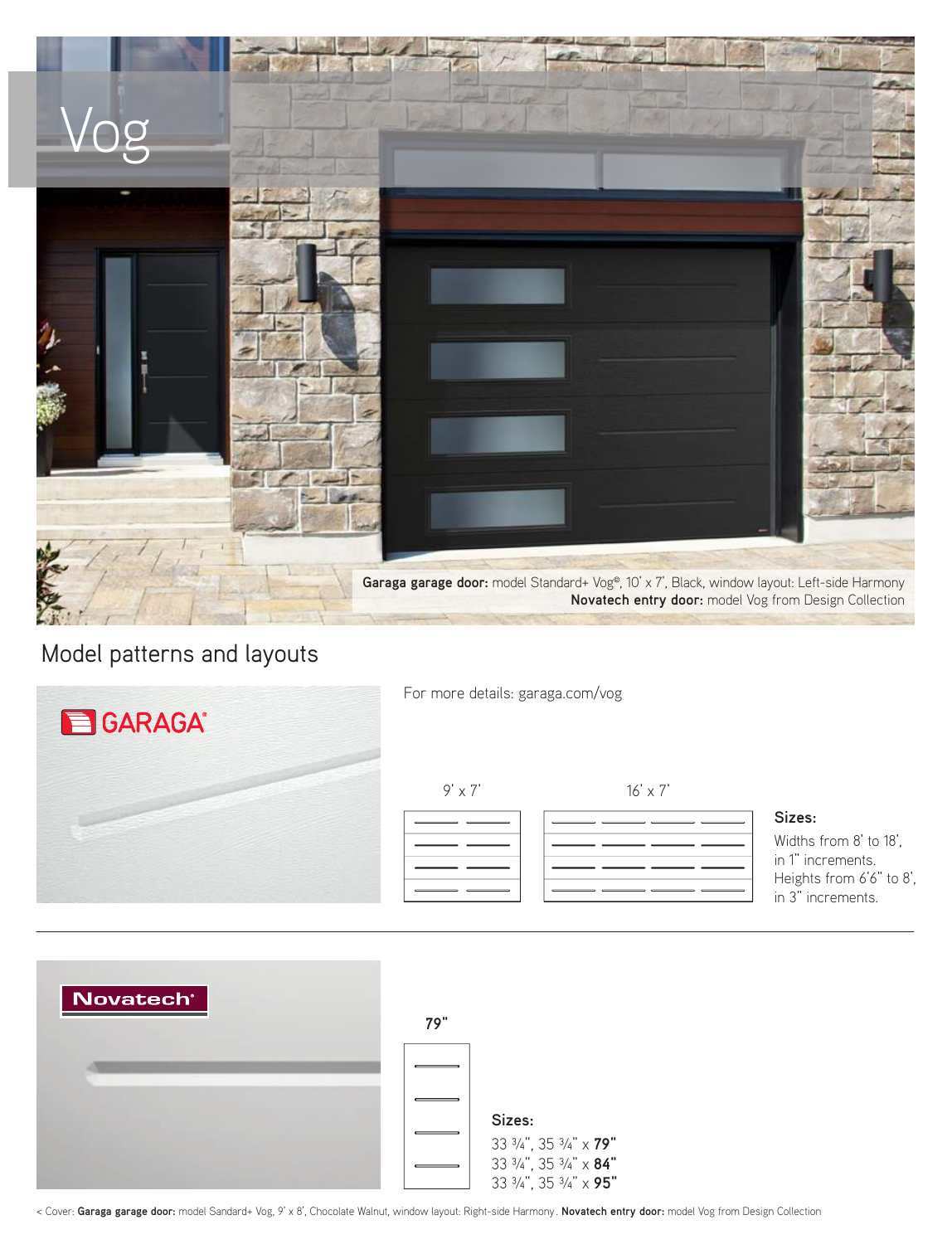

### Model patterns and layouts



For more details: garaga.com/prestige

### **Sizes:**

Widths from 8' to 18', in 1" increments. Heights from 6'6" to 8', in 3" increments.

### **Novatech**





### **Sizes:**

31 ¾", 33 ¾" x **79"**  31 ¾", 33 ¾" x **84"** \*31 ¾", 33 ¾" x **95"**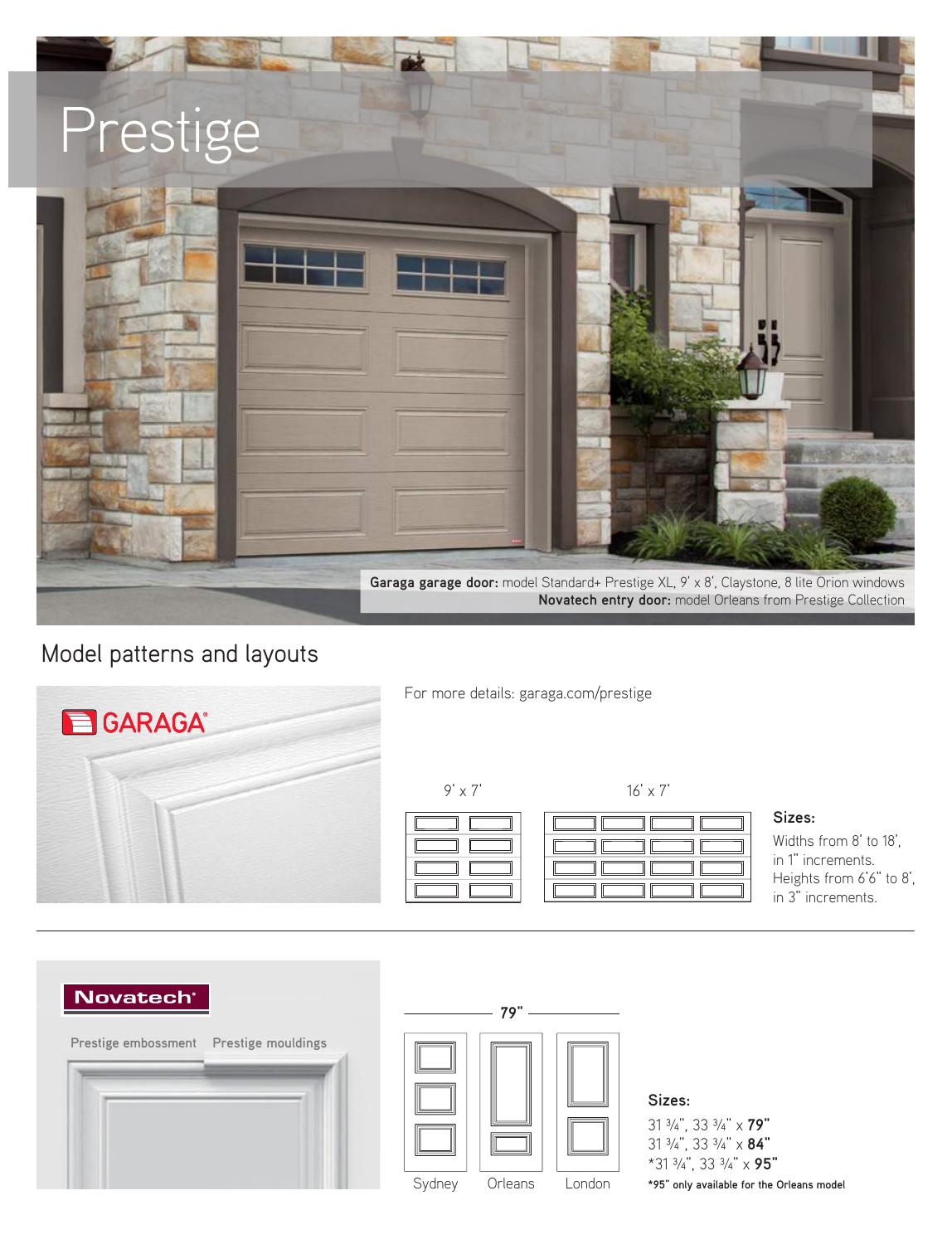

### Model patterns and layouts

| <b>B</b> GARAGA® | For more details: garaga.com/moderno |                 |                                                                                                        |
|------------------|--------------------------------------|-----------------|--------------------------------------------------------------------------------------------------------|
|                  | $9' \times 7'$                       | $16' \times 7'$ | Sizes:<br>Widths from 8' to 18',<br>in 1" increments.<br>Heights from 6'6" to 8',<br>in 3" increments. |

| Novatech <sup>®</sup> | 79" |                                                            |
|-----------------------|-----|------------------------------------------------------------|
|                       |     |                                                            |
|                       |     | Sizes:<br>33 3/4", 35 3/4" x 79"<br>33 3/4", 35 3/4" x 84" |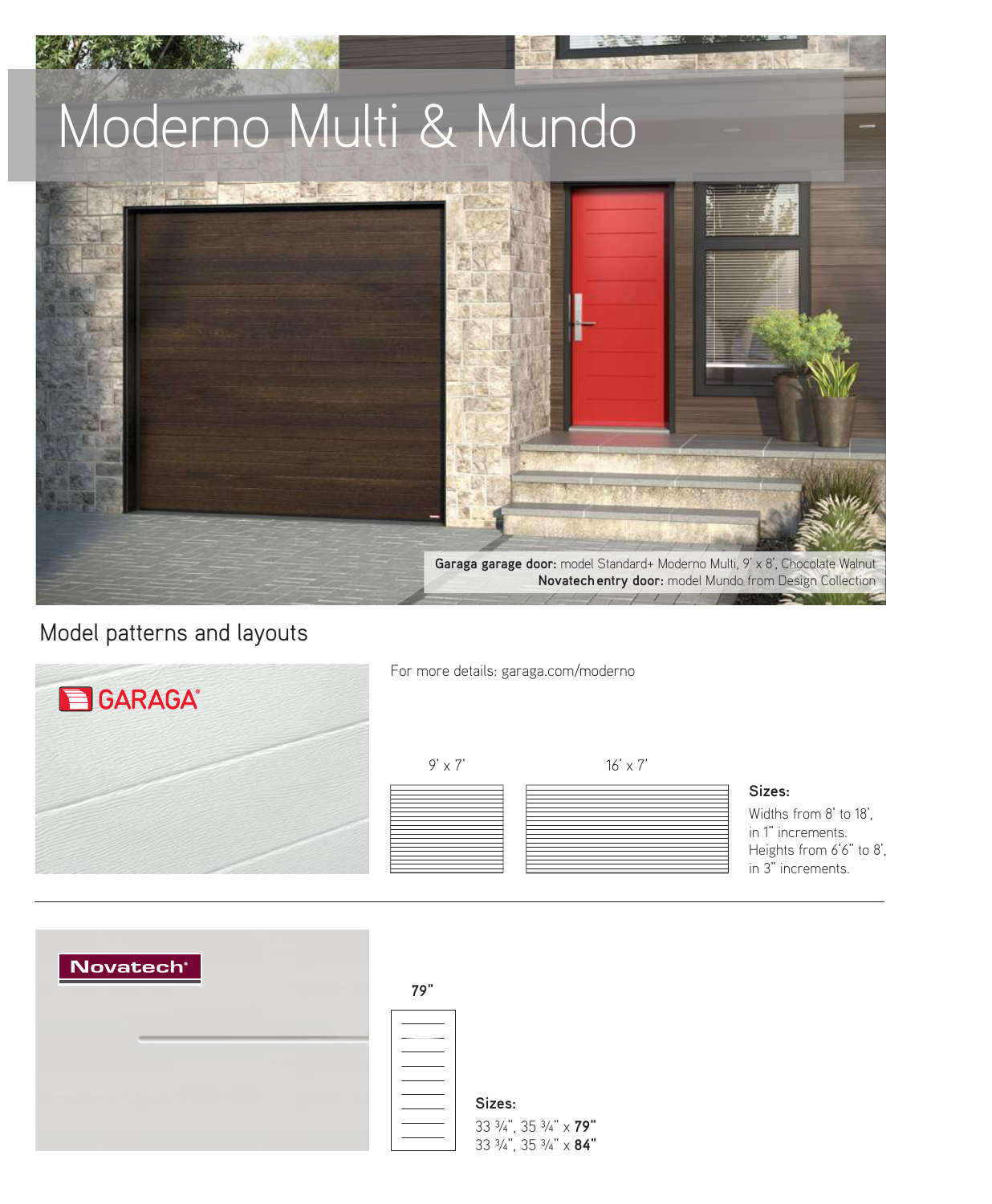## To coordinate your garage door and your entry door

Types of Glass

Privacy Level: X/5







Chinchilla



Screen



Pinhead

Cachet Stained Glass

For more details: garaga.com/cachet



Patina caming



Zinc caming

For other possible ways to coordinate your doors, see your garage door specialist.



**Garaga garage door:** model Standard+ Prestige XL, 9' x 8', Moka Brown, Cachet Windows **Novatech entry door:** model Orleans from Prestige Collection \* Cachet stained glass



**Garaga garage door:** model Standard+ Flush, 10' x 7', Charcoal, Masterline windows **Novatech entry door:** model Sydney from Prestige Collection \* Masterline glass